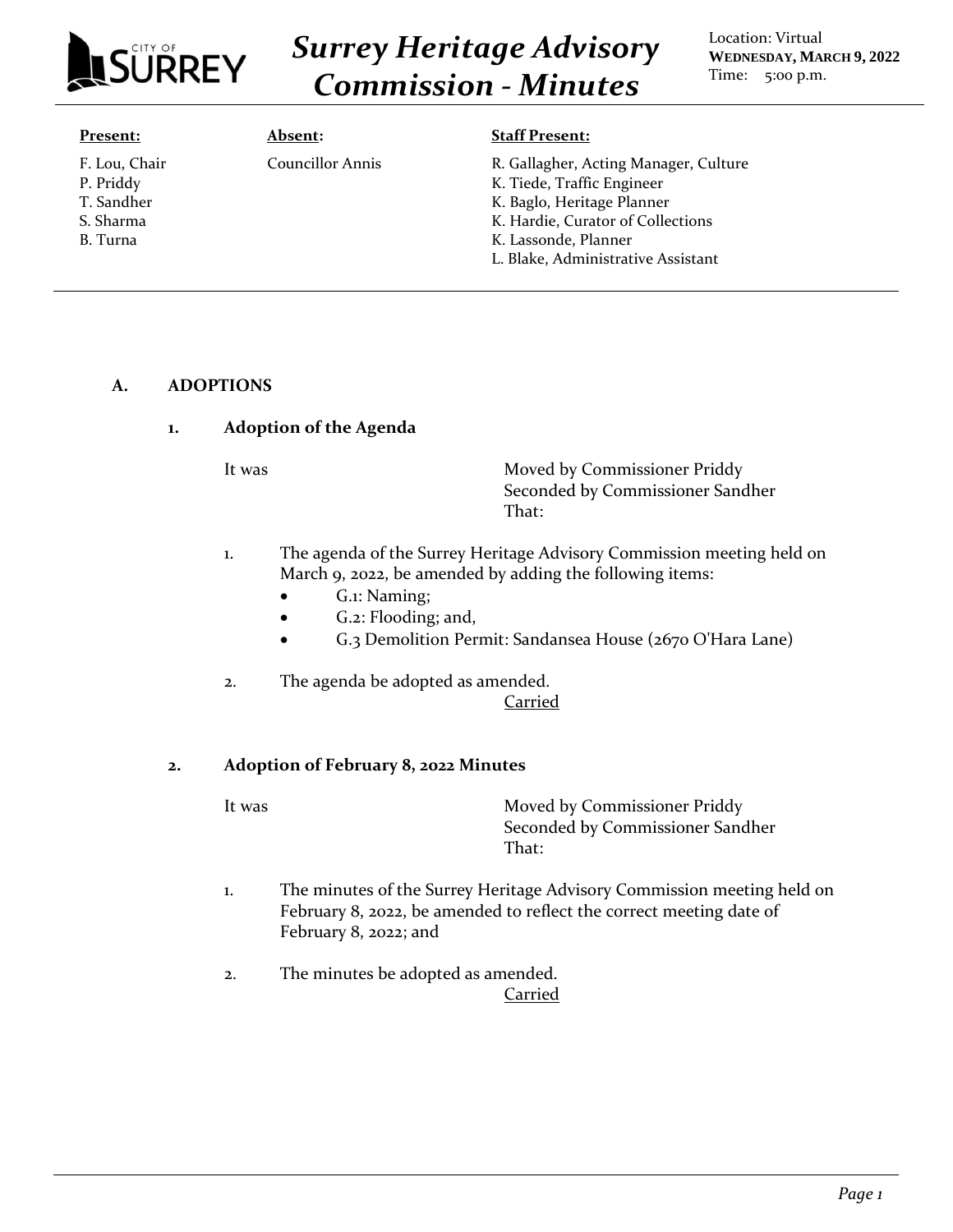# **B. DELEGATIONS**

## **1. Kristen Lassonde, Planner**

Kristen Lassonde, Planner, provided an overview of the Semiahmoo Town Centre (STC) Plan and highlighted the following information:

- Specific consultation was conducted with the Semiahmoo First Nation and the STC Plan has incorporated reconciliation where possible. Examples include:
	- o Land acknowledgment;
	- o Providing First Nations context;
	- o Differentiating between the "Semiahma" people and "Semiahmoo" the location;
	- o A timeline of the area from the First Nation perspective;
	- o Addressing specific Semiahmoo First Nation issues, notably stormwater management in Semiahmoo Bay and First Nations public art and Semiahma artists.
- The STC Plan was endorsed by Council at the January 31, 2022, Regular Council – Public Hearing meeting. The Plan includes the vision, land use, urban design concept, parks and transportation networks and engineering servicing strategy, as well as a financing and implementation strategy.
- The planning principles are based on seven community values that were created with community input: improve connectivity, focus density to key locations, encourage a Medical District, provide a range of housing types, enhance local shops, services and businesses, create more community spaces and recognize established neighbourhoods. The Plan also includes three smart growth objectives: accommodate growth sustainability, foster inclusivity and encourage multi-modal travel.
- The Parks and Open Space Strategy for the Plan includes four new parks, with two near parks in the north, one in the south and one on the Semiahmoo Mall site, as well as the extension of the Semiahmoo Trail southwards into the town centre.
- The Building Height Strategy was created in response to residents' requests for additional assurances regarding buildings heights and was derived through community engagement. The Building Height Strategy is site specific, with the highest structures permitted at the 152 Street and 16 Avenue intersection and transitioning down from that location to the more established low-rise context.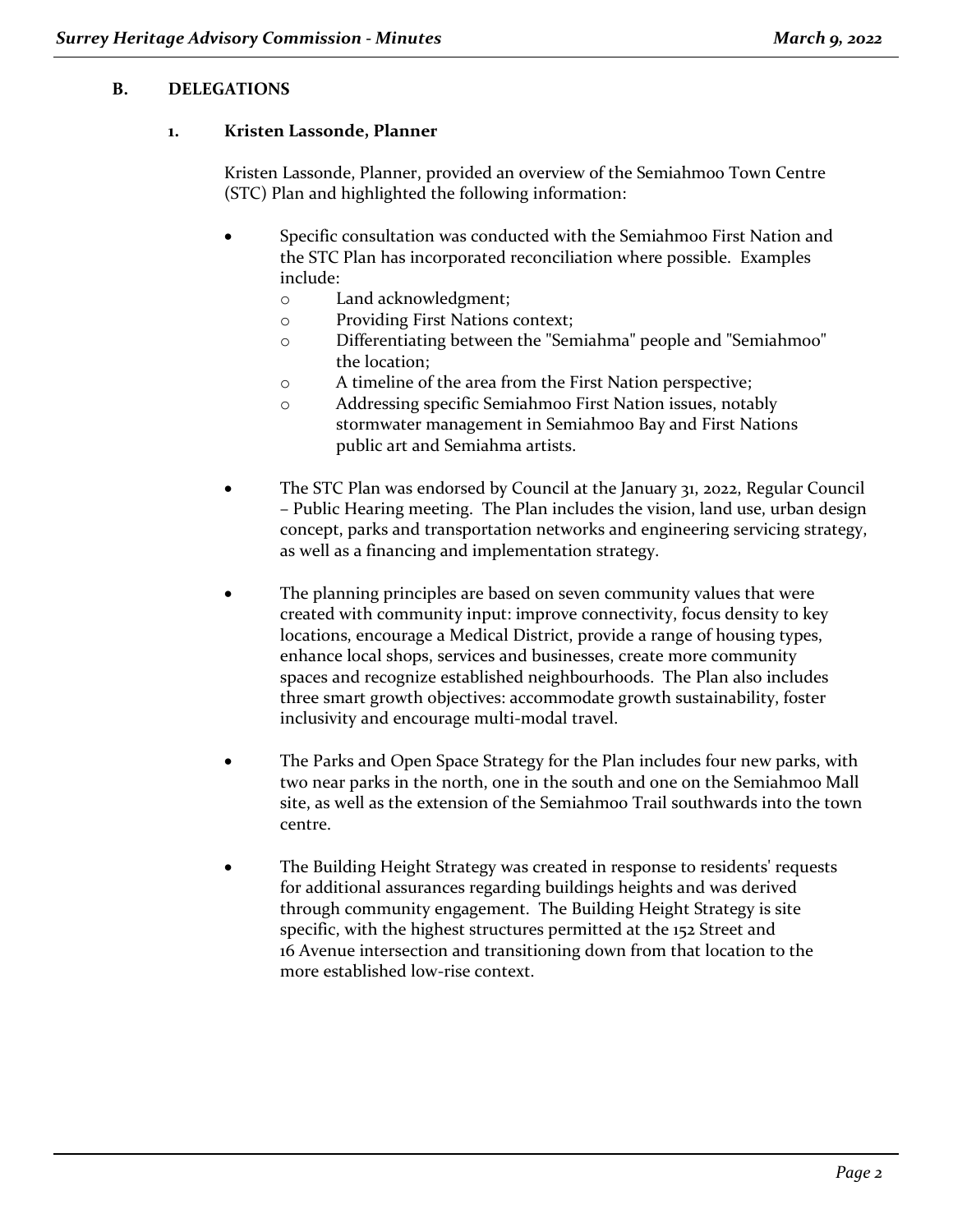- The Transportation Strategy is centered on rapid bus service along 152 Street and will provide new local and collector roads for better connectivity, lanes and greenways for commercial servicing and parkade entrances in commercial areas and protected cycling infrastructure. The Plan also includes provisions for long-term plans for a higher level of rapid transit, as TransLink's Transport 2050 has designated 152 Street, 16 Avenue and 24 Avenue for future rapid transit. These road cross sections have been designed to accommodate future rapid transit.
- A pedestrian main street along 16A Avenue will connect the White Rock exchange area with the STC and can be used for commercial space, patios for restaurants and cafes and special events.
- The STC Plan outlines nine plazas that have been designated for important commercial corners and proximity to bus stations along 152 Street.
- The Medical District includes a mix of housing and development types.
- The Community Amenity Contribution (CAC) schedule includes an Arts and Culture CAC that will support an arts presentation centre and art studio, as outlined in the Parks, Recreation & Culture Strategic Plan. The STC Plan does not require area specific Development Cost Charges (DCC), as the majority of infrastructure is already in place. City-wide DCC will be applied to bring existing infrastructure up to current standards.

In response to questions from the Commission, Ms. Lassonde provided the following information:

- Land use plans have some limitations in how impactful some consultation can be.
- Staff worked with the City of White Rock throughout the STC Plan process, especially on the cross-section for 16 Avenue. Staff also considered existing building heights in White Rock when developing the Building Heights Strategy.
- All new developments will be required to provide underground parking at city-wide rates. Parking requirements may change if a higher level of rapid transit is implemented in the area.
- Indigenous naming opportunities have been reinforced in the Plan. Coast Salish names will be prioritized for public spaces.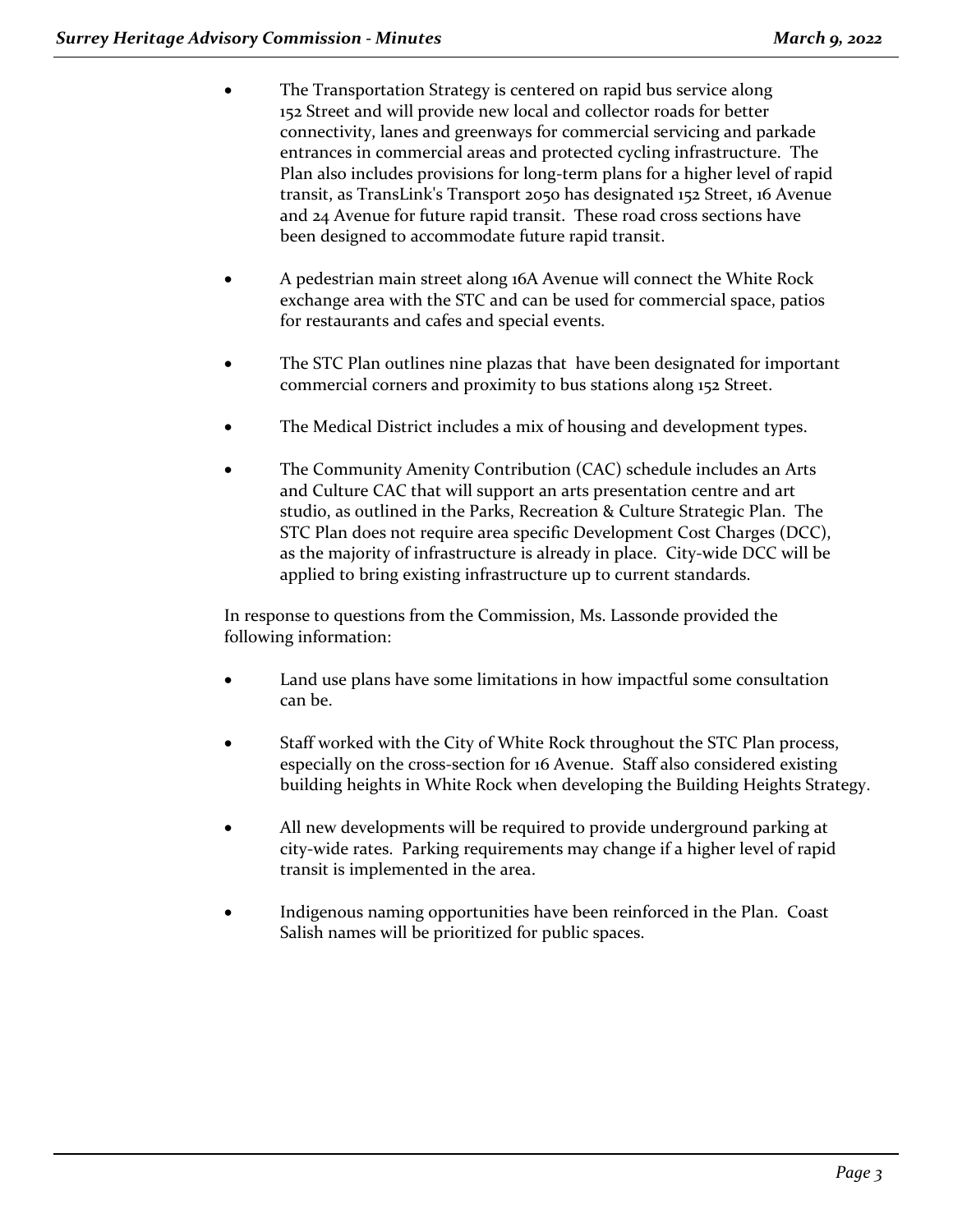# **2. Kelsey Baglo, Heritage Planner, Ryan Gallagher, Manager of Culture, and Kristen Tiede, Traffic Engineer**

Kelsey Baglo, Heritage Planner, Ryan Gallagher, Manager of Culture, and Kristen Tiede, Traffic Engineer provided an overview of Heritage Planning and Heritage Services and Interpretation and highlighted the following information:

# **Engineering**

- Engineering's purvey is road allowance, which is the land set aside for roads including ditches, sidewalks, boulevards, underground utilities and more. Engineering-related assets can be divided into three categories: heritage roads and trails, assets on road allowances on the Heritage Register, and other transportation related heritage assets.
- The primary purpose of street naming is to promote wayfinding while secondary purposes can include celebrating the history of the city or commemorating an individual, group or organization significant to Surrey. The Street Naming Policy was expanded in 2015 to provide additional options and guidance for heritage road markers and geographic features, other secondary names such as commemorative street names and district signage, and official street names.

The Commission noted that most street names are currently predominantly male. Moving forward, it is important for street names to be more representative. The Commission suggested that the City could consider implementing street signs in Punjabi, similar to how the City of Delta has done along Scott Road.

Ms. Tiede advised that she can report back regarding the street naming criteria.

# **Planning & Development**

- Planning & Development has moved to values-based heritage conservation and considers heritage to be whatever a community, past or present, values and would like to pass onto the future, regardless of age or vintage.
- Heritage planning is undertaken by the provisions in the *Local Government Act*, which provides tools for recognition and protection of historical places and allows municipalities to undertake planning actions such as the creation of a Heritage Register and Heritage Advisory Commission. Permanent protection measures include Heritage Revitalization Agreement (HRA) By-law, Heritage Designation By-law and Heritage Conservation Covenant. Heritage Planning also utilizes the Heritage Inventory, which is an internal list of properties that may have heritage value but require further evaluation by a heritage professional.
- Broadly, Heritage Planning addresses Development Applications, Building Permit Applications, Demolition Permit Applications related to heritage properties, maintenance of the Heritage Register, temporary and permanent protection tools, Building Preservation Program Grants and heritage policy.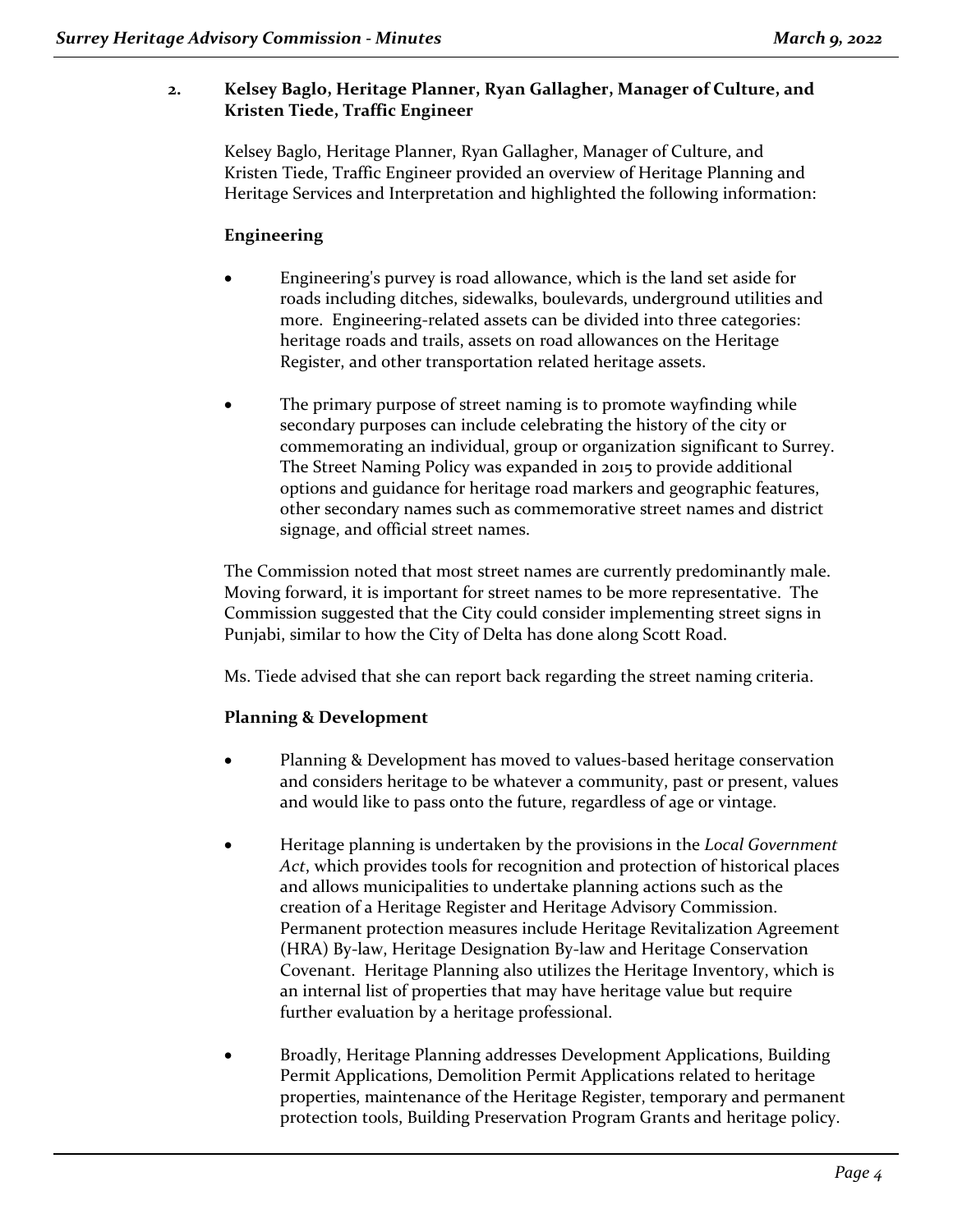In response to questions from the Commission, Ms. Baglo provided the following information:

- If a heritage protected property is demolished, an "as-found" report with photos, archival information, maps and surveys for the property is compiled and forwarded to Surrey Archives.
- Properties on the Heritage Register will have a heritage evaluation and potentially a Statement of Significance. Staff will work with Surrey Archives to compile information for a property on the Heritage Inventory and would request that a developer have the property evaluated by a heritage professional as part of the development application process. In addition, the newly updated Demolition Permit Process requires applicants to submit photos of the four elevations of the property.
- Properties are constantly being added to the Heritage Inventory and Heritage Register. Properties can be added to the Heritage Register without the owner's consent (although consent is always preferred) and the City is required to notify a property owner within 30 days if their property has been added or removed from the list.

# **Parks, Recreation & Culture**

- Surrey's heritage facilities include the Museum of Surrey, Historic Stewart Farm and Surrey Archives. These facilities host gatherings and preserve and share community stories.
- Online heritage tools include the Surrey Archives and Museum online access tool, 1949 aerial photo layer in Cosmos, Surrey Time Lapse and the Arts and Culture Map.
- The heritage interpretation programs spread awareness of Surrey's heritage features. There are approximately 50 features city-wide, including storyboards and cairns.

## **C. OUTSTANDING BUSINESS**

This section had no items to consider.

## **D. NEW BUSINESS**

#### **1. PLANNING & DEVELOPMENT**

**(a) Anderson Cabin Update** File: N/A (Verbal Update)

> Kelsey Baglo, Heritage Planner, provided the following update regarding the Anderson Cabin:

The Anderson Cabin is located at the Museum of Surrey Heritage Campus and is protected by a Heritage Revitalization Agreement By-law.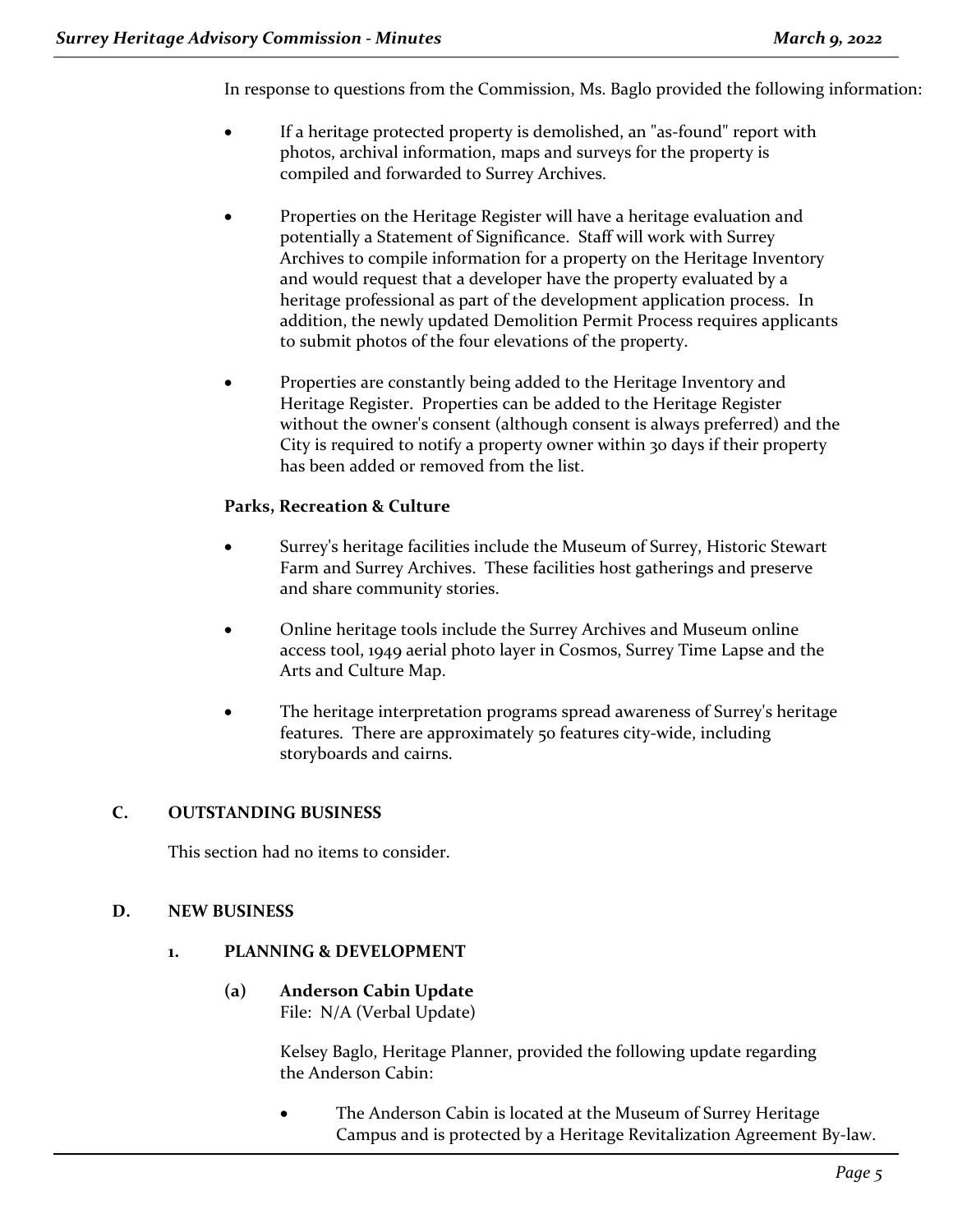- A rear window and shutter were recently damaged. The conservation plan does list the window as a character defining element. Upon further review of historical photos, the shutters were not original features, and a heritage professional has advised that the window opening was also not likely an original feature.
- The window opening will be sealed for security but the feature will not be replaced.

In response to a question from the Commission, Ms. Baglo advised that Museum staff will review the security footage to determine what caused the window to break.

## **(b) Identification of Potential Heritage Resources in Surrey** File: N/A (Verbal Update)

Kelsey Baglo, Heritage Planner, advised that to help broaden the heritage portfolio and fill gaps, an online suggestion box will be implemented that will allow the community to identify and recommend potential heritage resources in Surrey. A social media campaign will be organized to raise awareness of this new feature.

The Commission expressed support for the proposal and recommended advising neighbourhood associations of the feature. The Commission suggested that a contest could be organized for students to provide a heritage learning opportunity and encourage submissions.

# **2. PARKS, RECREATION & CULTURE**

**(a) Bear Creek Heritage Marker** File: N/A (Verbal Update)

> Kristin Hardie, Curator of Collections, advised that the Bear Creek Heritage Marker has been installed.

**(b) Heritage Capital Projects Update** File: N/A (Verbal Update)

> Ryan Gallagher, Acting Manager, Culture, provided the following update regarding heritage Capital Projects:

- Construction is set to begin on the Indigenous Carving Centre in South Surrey. The project is scheduled to be completed in Fall 2022.
- A second Indigenous learning and carving centre is planned for North Surrey, potentially located in Royal Kwantlen Park, and is scheduled to be completed in 2024.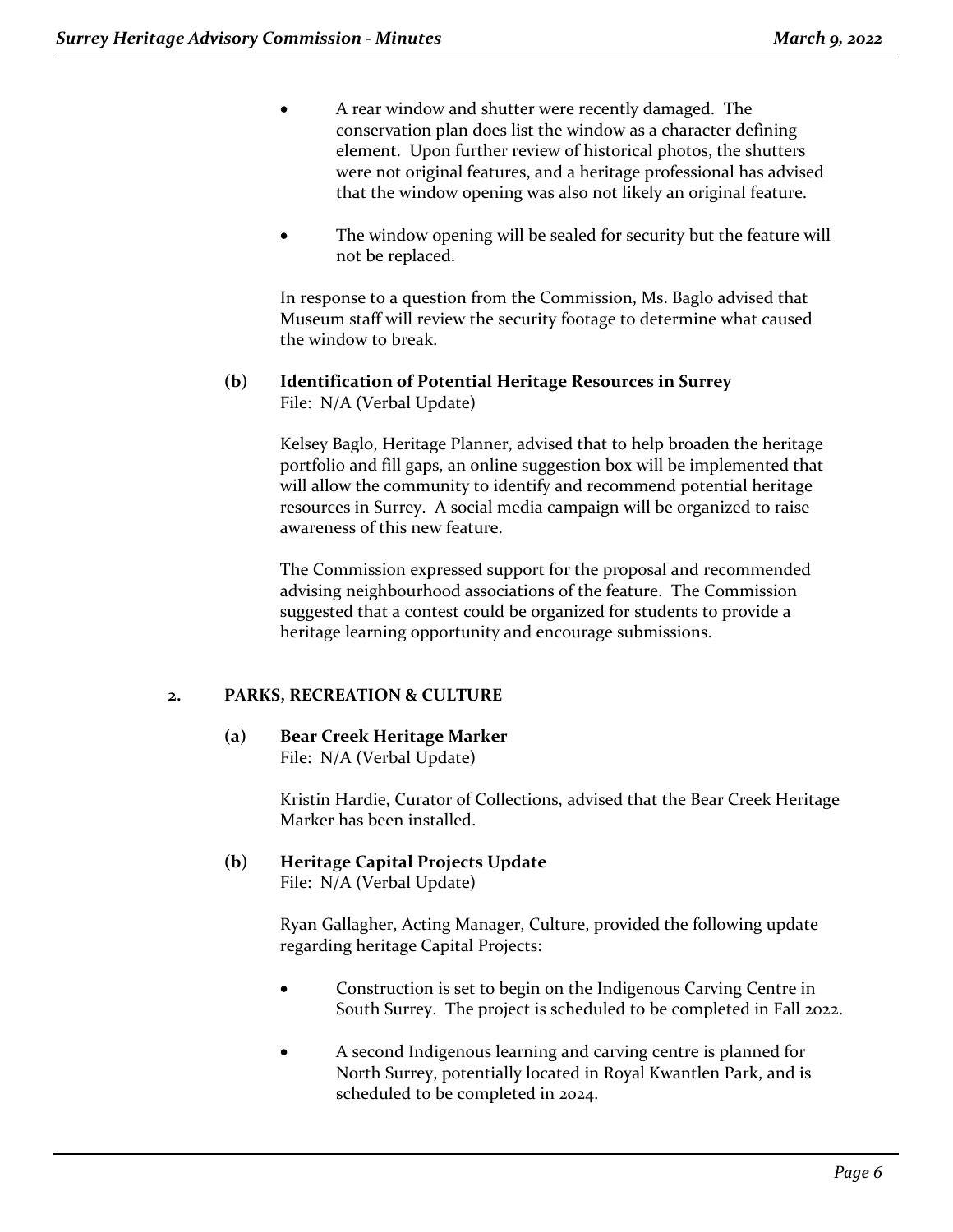- Structural upgrades are scheduled for the 1912 Municipal Hall. The project will require a Heritage Alteration Permit as the building is protected by a Heritage Designation By-law. The project is tentatively scheduled for 2024.
- Pop-up heritage displays in town centres will help share heritage outside of institutional walls.

In response to a question from the Commission, Mr. Gallagher advised that a proposed name for the South Surrey Indigenous Carving Centre suggested by the Semiahmoo, Katzie and Kwantlen First Nations will be presented to the Park, Recreation & Culture Committee for support and then Council for approval.

#### **(c) Heritage Themed Public Art Update** File: N/A (Verbal Update)

Ryan Gallagher, Acting Manager, Culture, advised that the following heritage-themed public art projects have been installed:

- *The Time When the Salmon Return* by Brandon Gabriel at Fleetwood Library;
- *Be Silent* by Joan Williams at Cloverdale Library;
- *Bear With It* by Rain Pierre at Clayton Library;
- *Wading and Evading* by Anthony Gabriel at Cloverdale Library; and
- *Wolf Spirit* by Leslie Wells at Semiahmoo Library.

Mr. Gallagher also advised that *Thunder Being* by Roxanne Charles is scheduled to be installed at Clayton Library.

## **3. ENGINEERING**

This section had no items to consider.

# **4. LEGISLATIVE SERVICES**

This section had no items to consider.

# **5. PLANNING & DEVELOPMENT and PARKS, RECREATION & CULTURE**

**(a) HAC Task List**

File: 6800-01

Kelsey Baglo, Heritage Planner, and Kristin Hardie, Curator of Collections, advised that there are no Task List updates.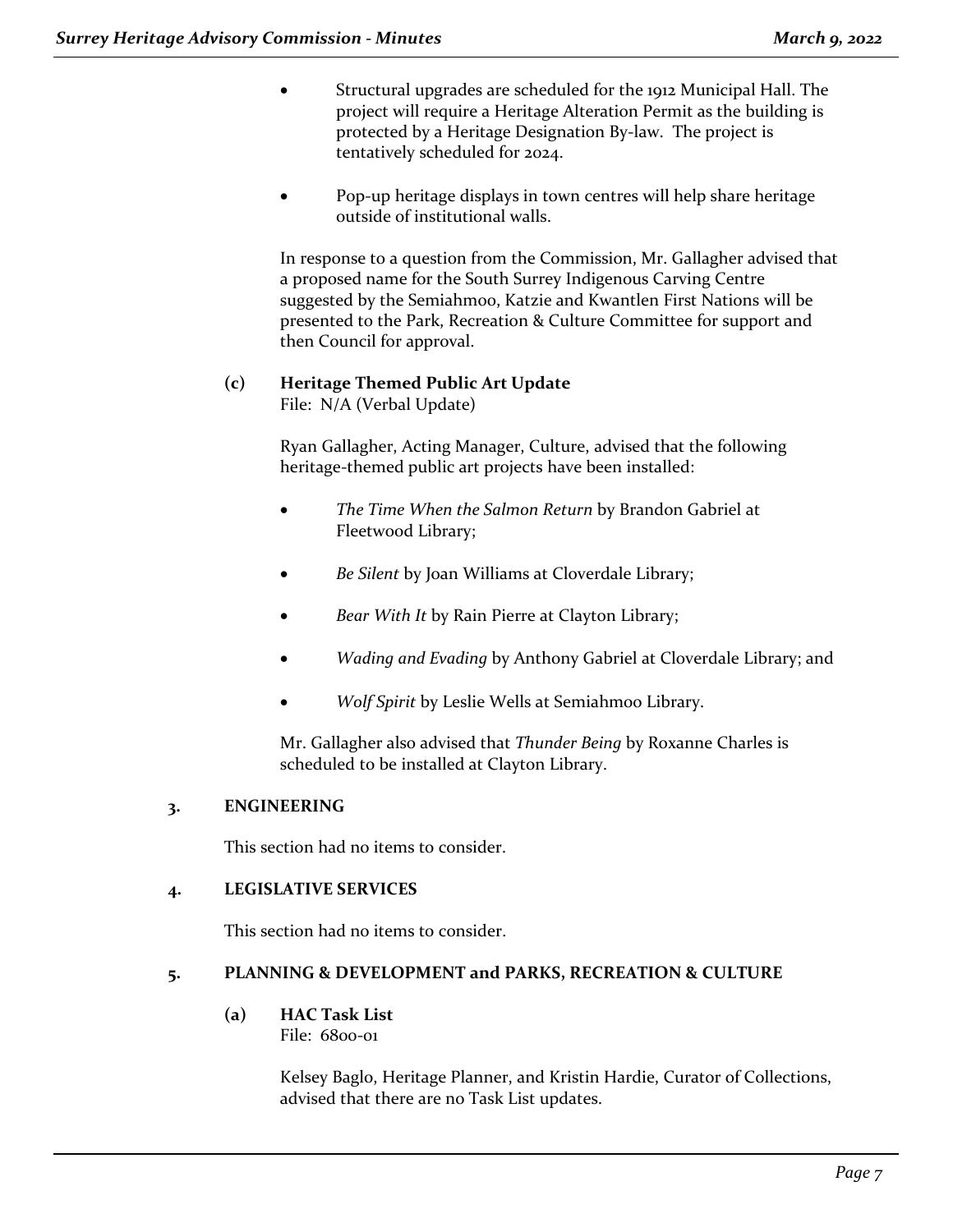## **E. CORRESPONDENCE**

This section had no items to consider.

## **F. INFORMATION ITEMS**

This section had no items to consider.

## **G. OTHER BUSINESS**

#### **1. Naming**

Commissioner Priddy suggested the Commission could consider a statement or policy to guide naming opportunities.

Ryan Gallagher, Acting Manager, Culture, advised that the Parks, Recreation & Culture Committee will be considering an updated naming policy.

## **2. Flooding**

Commission Priddy noted that a large number of the City's heritage sites are located within the floodplain.

Kelsey Baglo, Heritage Planner, advised that Heritage Planning staff will be meeting with Area Planning and Engineering staff to discuss options available to encourage heritage retention in the floodplain.

#### **3. International Women's Day**

Commission Priddy advised that British Columbia stories has created a YouTube video regarding Erma Stephenson.

The Commission noted that BC History has a new award for new media and the video could be submitted for consideration.

#### **COMMISSION RECOMMENDATION**

#### **4. Sandansea House (2670 O'Hara Lane)**

Kelsey Baglo, Heritage Planner, advised that the Commission reviewed a Building Permit application for the Sandansea House located at 2670 O'Hara Lane at the January 20, 2021, meeting. Upon further review of the proposal, the applicant was advised that there was an error in the survey and that they would be unable to meet their goals with the existing house. The applicant applied for and received a Demolition Permit, without the application being referred to Heritage Planning or the Commission. Ms. Baglo is working with the Business Improvement Team on a solution.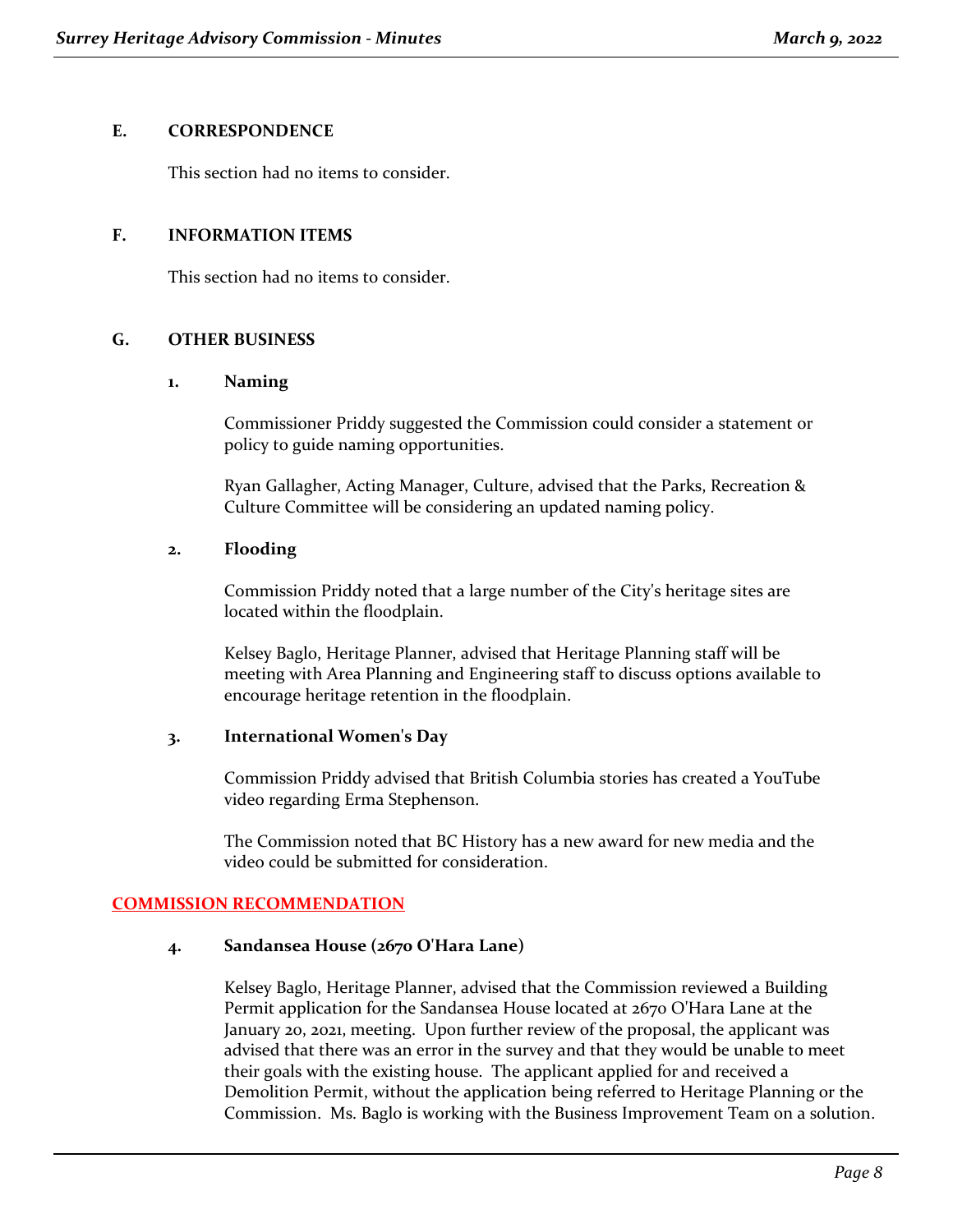It was Moved by Commissioner Priddy Seconded by Commissioner Sandher That the Surrey Heritage Advisory Commission recommend that Council remove the Sandansea House located at 2670 O'Hara Lane from the Heritage Register. Carried

## **H. FINANCIALS**

**1. Financial Summary as at October 31, 2021** File: 0540-20V

**Note:** Updated financial information will not be available until March 2022.

## **I. NEXT MEETING**

The next meeting of the Surrey Heritage Advisory Commission (SHAC) is scheduled for 5:00 p.m. on **April 13, 2022**.

## **J. ADJOURNMENT**

It was Moved by Commissioner Priddy Seconded by Commissioner Turna That the Surrey Heritage Advisory

Commission meeting do now adjourn.

#### Carried

\_\_\_\_\_\_\_\_\_\_\_\_\_\_\_\_\_\_\_\_\_\_\_\_\_\_\_\_\_\_\_\_\_\_\_\_\_ \_\_\_\_\_\_\_\_\_\_\_\_\_\_\_\_\_\_\_\_\_\_\_\_\_\_\_\_\_\_\_\_\_\_\_\_\_\_

The Surrey Heritage Advisory Commission adjourned at 6:57 p.m.

Jennifer Ficocelli, City Clerk Commissioner Lou, Chairperson